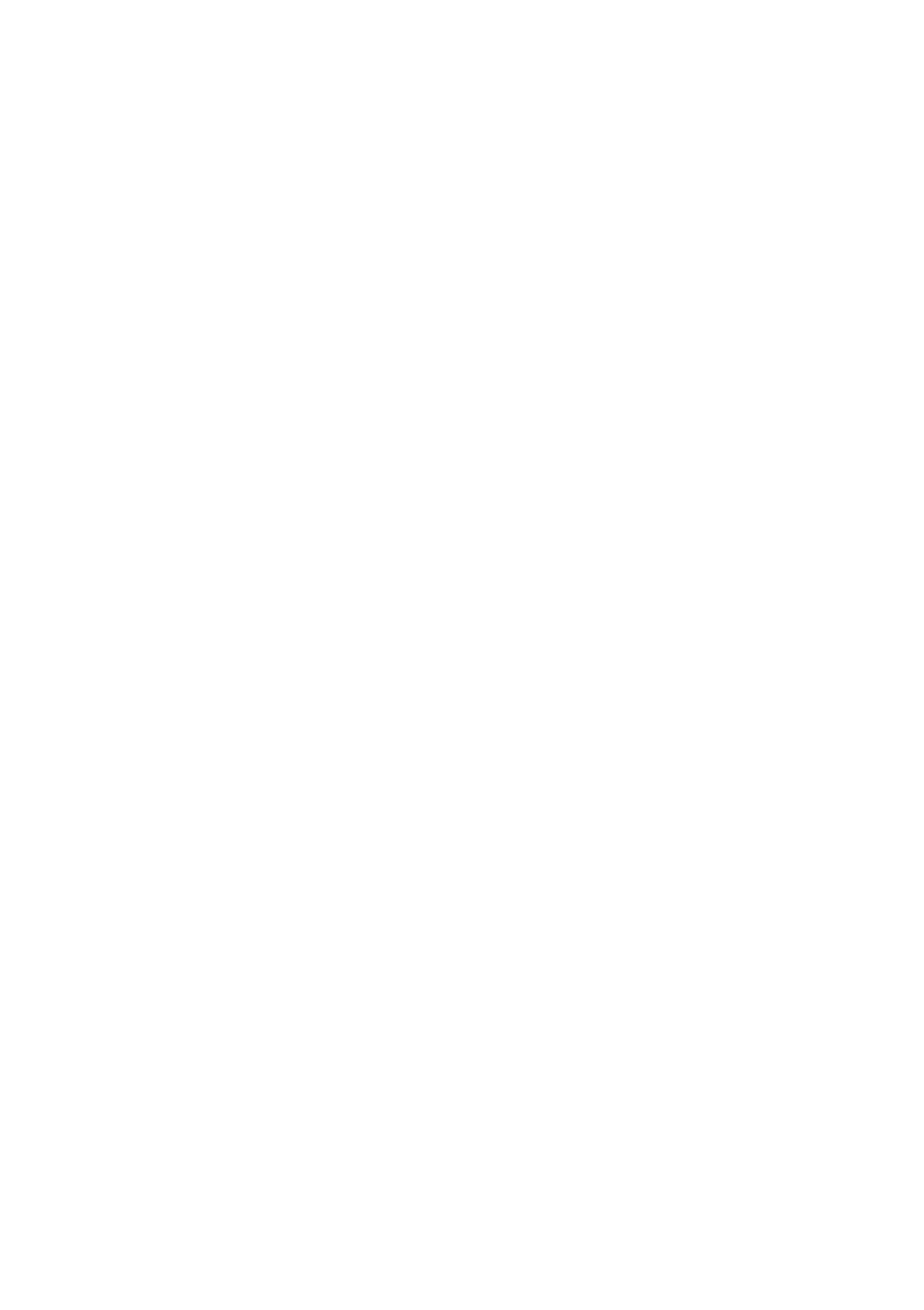## *On arrival*

Please report to the Reception Desk when you arrive at the Clinic. Once your details have been confirmed you will be directed to the Waiting Area.

If you are coming by ambulance or patient transport, please let reception know when you arrive.

## *About the clinic*

The Breast Clinic provides a diagnostic service. In **most** cases, the doctor seeing you can make a diagnosis of your breast complaint during your visit.

However, in some people it's not possible to make a diagnosis and further investigations may be needed. The doctor will explain this to you and further arrangements will be made, either at the clinic, or if this is not possible, shortly after.

#### **On your first visit to the clinic certain procedures may have to be performed. You may need to spend 3 to 4 hours at the clinic before a final result is available and the doctor can discuss the results with you.**

If you have diabetes, please feel free to bring a snack with you because of the length of time you may be in the clinic. Also, please let clinic staff know if you are diabetic.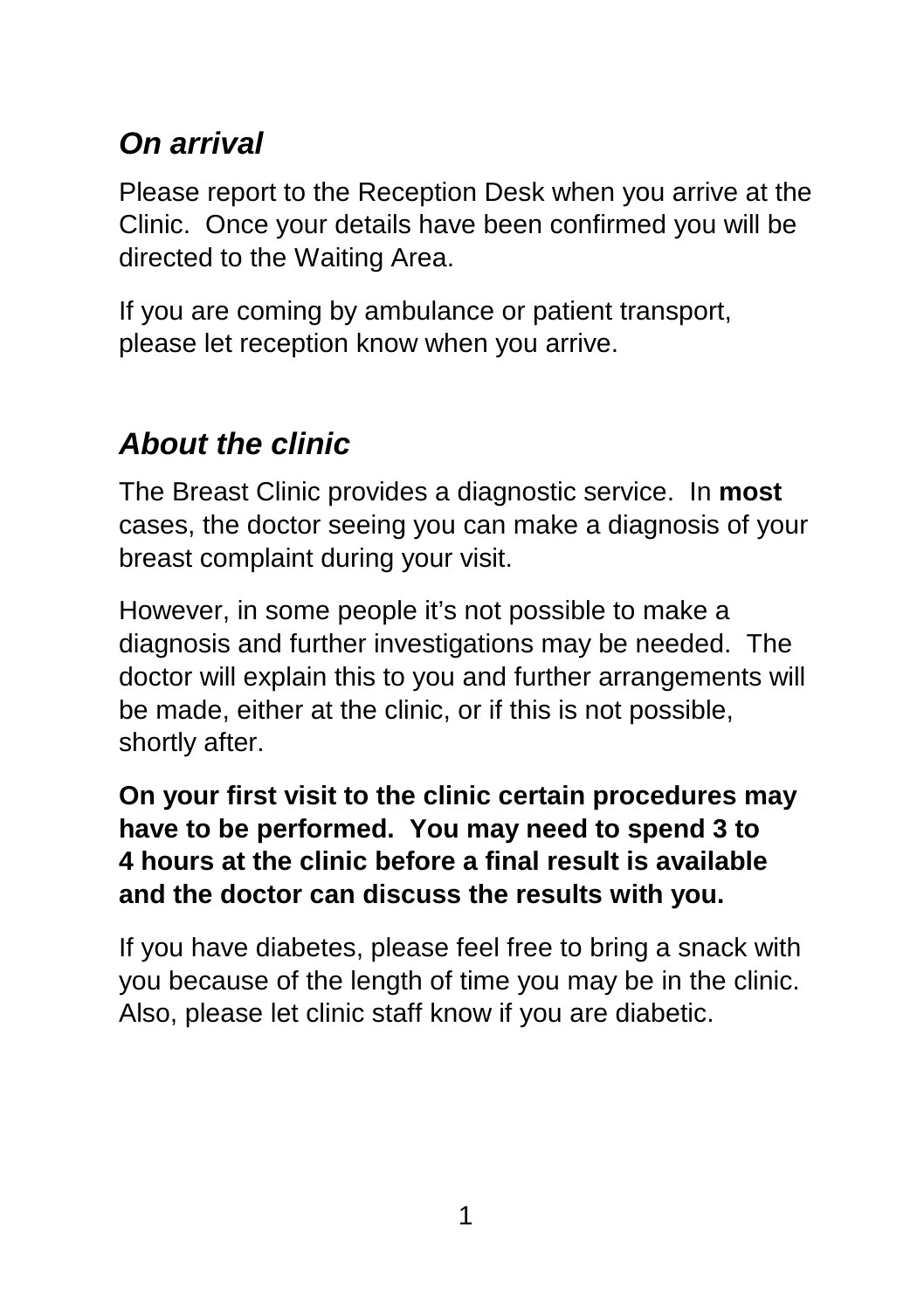We would like remind you that no test is 100% conclusive. However, your doctor will explain about these tests to you.

You are welcome to bring a friend or relative with you to the clinic.

#### *Tests which may be carried out*

These are performed in different rooms but still in the clinic (except for a mammogram). You will need to undress your "top half" several times. We can give you a hospital gown to wear. However, if you prefer to wear your own clothes, please wear something that you can slip on and off quickly and easily.

#### • **Ultrasound scan**

You may need to have an ultrasound scan of the breast. This is a painless procedure which is used to help the doctor diagnose your breast complaint. This is done in the clinic. The results of this scan will be given to you and discussed by the doctor.

#### • **Aspiration**

You may need to have a needle test of a breast lump. This test involves removal of cells/fluid from your breast. If there is a discharge from the nipple we may ask you to squeeze your breast to allow us to collect fluid from the nipple. This is performed in the clinic. The cells/fluid are then analysed in the clinic and the results given to you and discussed with you by the doctor.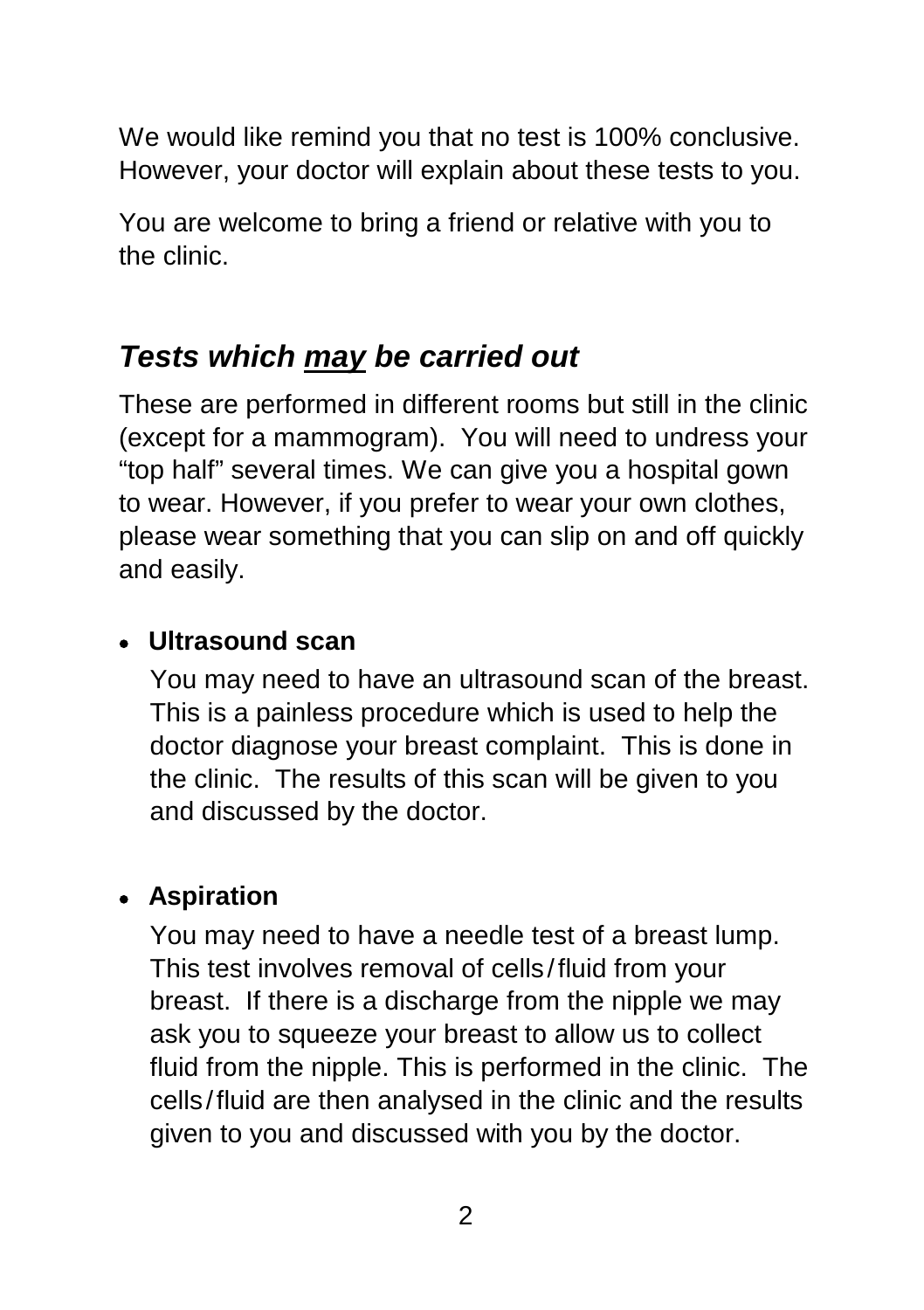#### • **Mammogram (X-ray of breast)**

You may have already had a mammogram before coming to the clinic. These results will be given and discussed with you.

If you haven't had a mammogram, the doctor will decide during your consultation if you need one.

The mammogram is carried out in the Inpatient Radiology Department on Level 1 of the Yellow Zone, ARI. A nurse will direct you from the Clinic to this Department.

After this test, you will be asked to return to the clinic with your X-rays where the doctor will give you the results.

## *Nursing staff*

Nursing staff are present in the clinic and a breast care nurse is available for specialist help, information and advice.

We welcome and encourage you to ask any questions about your visit to the clinic.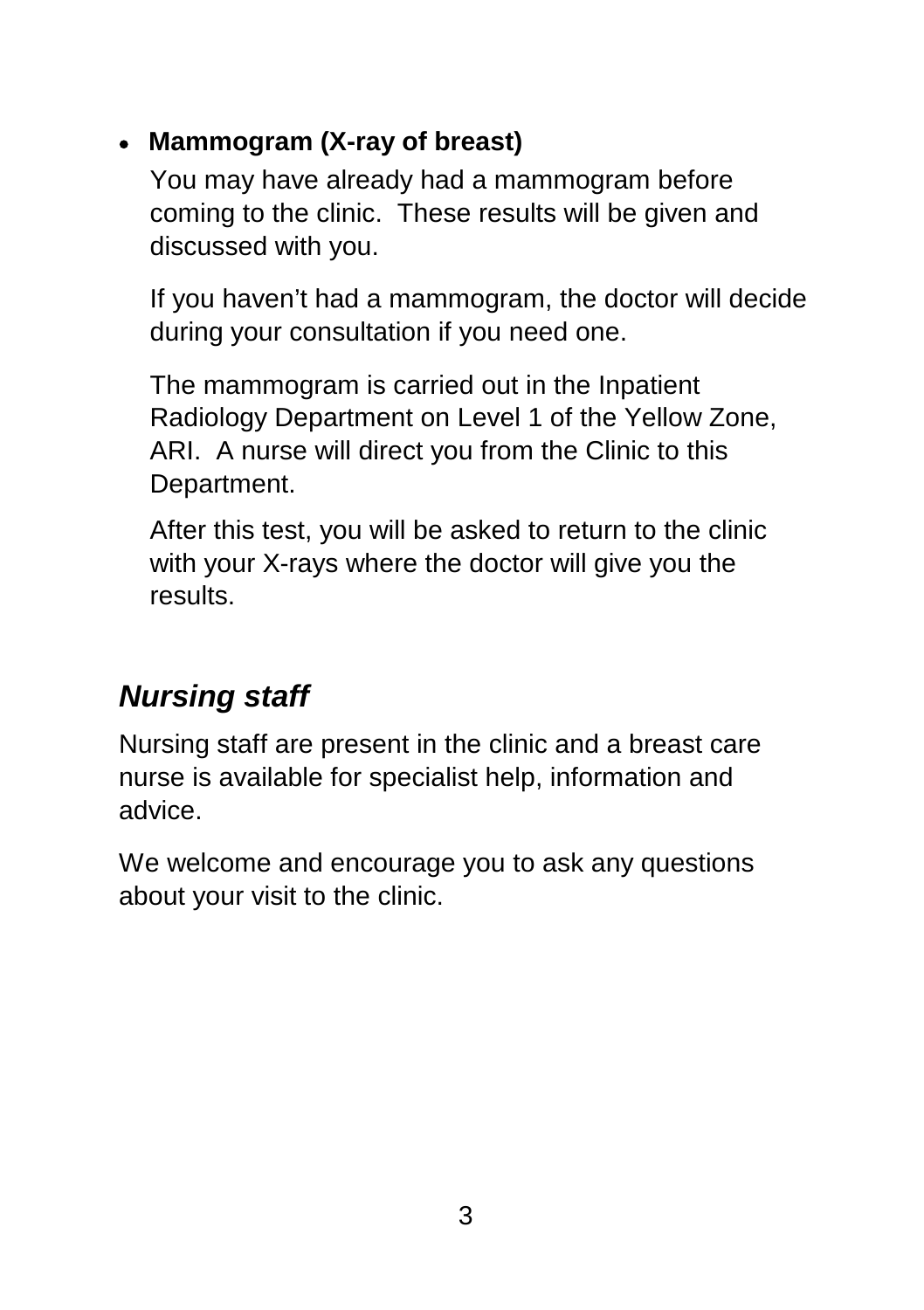## *Further information*

Aberdeen Royal Infirmary is a teaching hospital so medical students attend the clinic as a learning experience. You may be asked if they can be present at your consultation but if you wish to object, please let a nurse know.

#### **Please note this clinic is held in Aberdeen Royal Infirmary and NOT at the Breast Screening Centre on Foresterhill Road.**

Sometimes the clinic does run late because of the large number of people attending for appointments. However, we do all we can to avoid this whenever possible.

If you need a lifting aid (such as a hoist or stand aid) during your visit, please call us on the number below to arrange this with nursing staff.

## **01224 559473**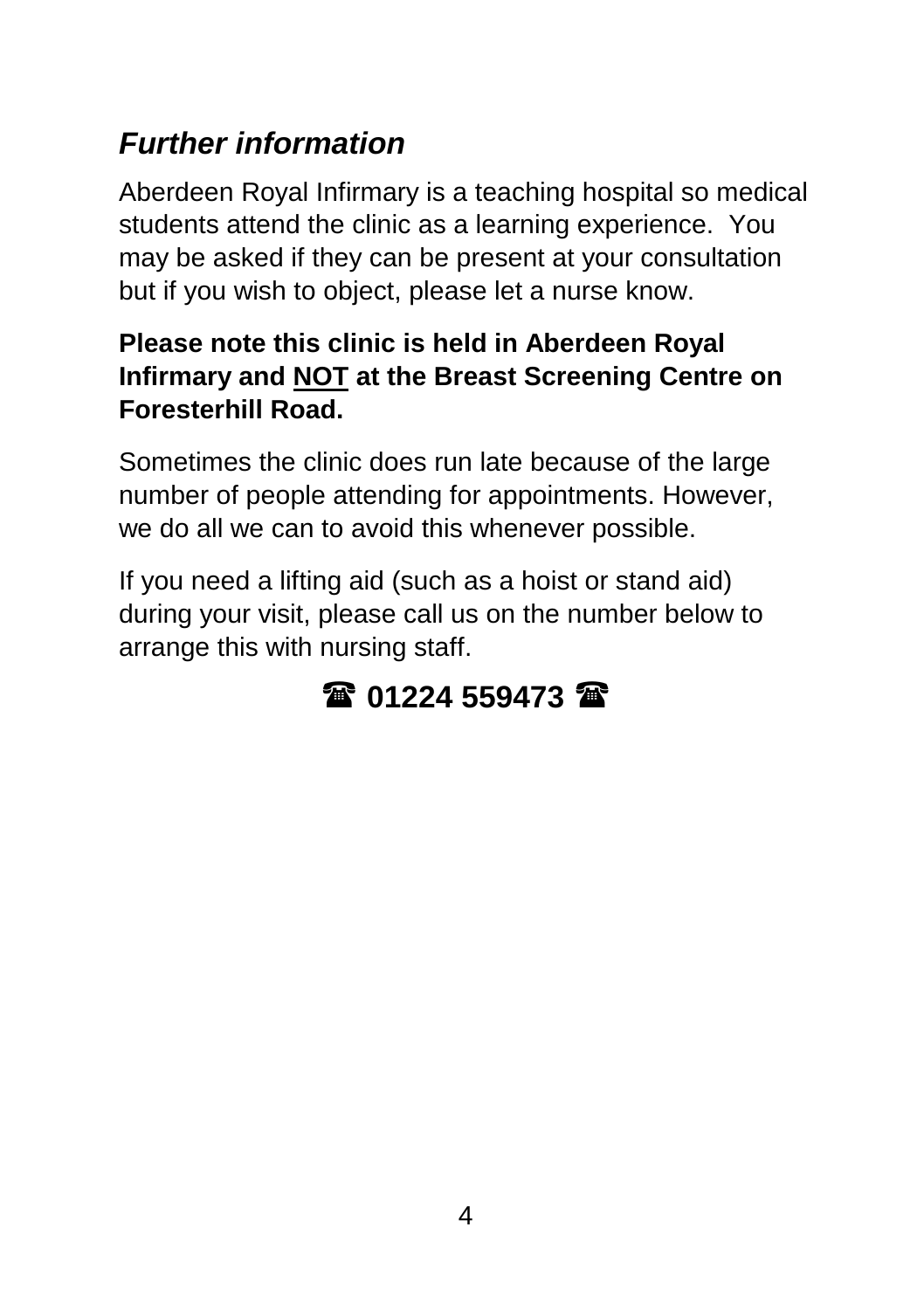## *Contact telephone number*

If you have any further questions, please do not hesitate to contact us on:

> **Clinic E Purple Zone, Level 5 Aberdeen Royal Infirmary**

**TE** 01224 559460



**Monday to Friday 9.00am to 5.00pm**